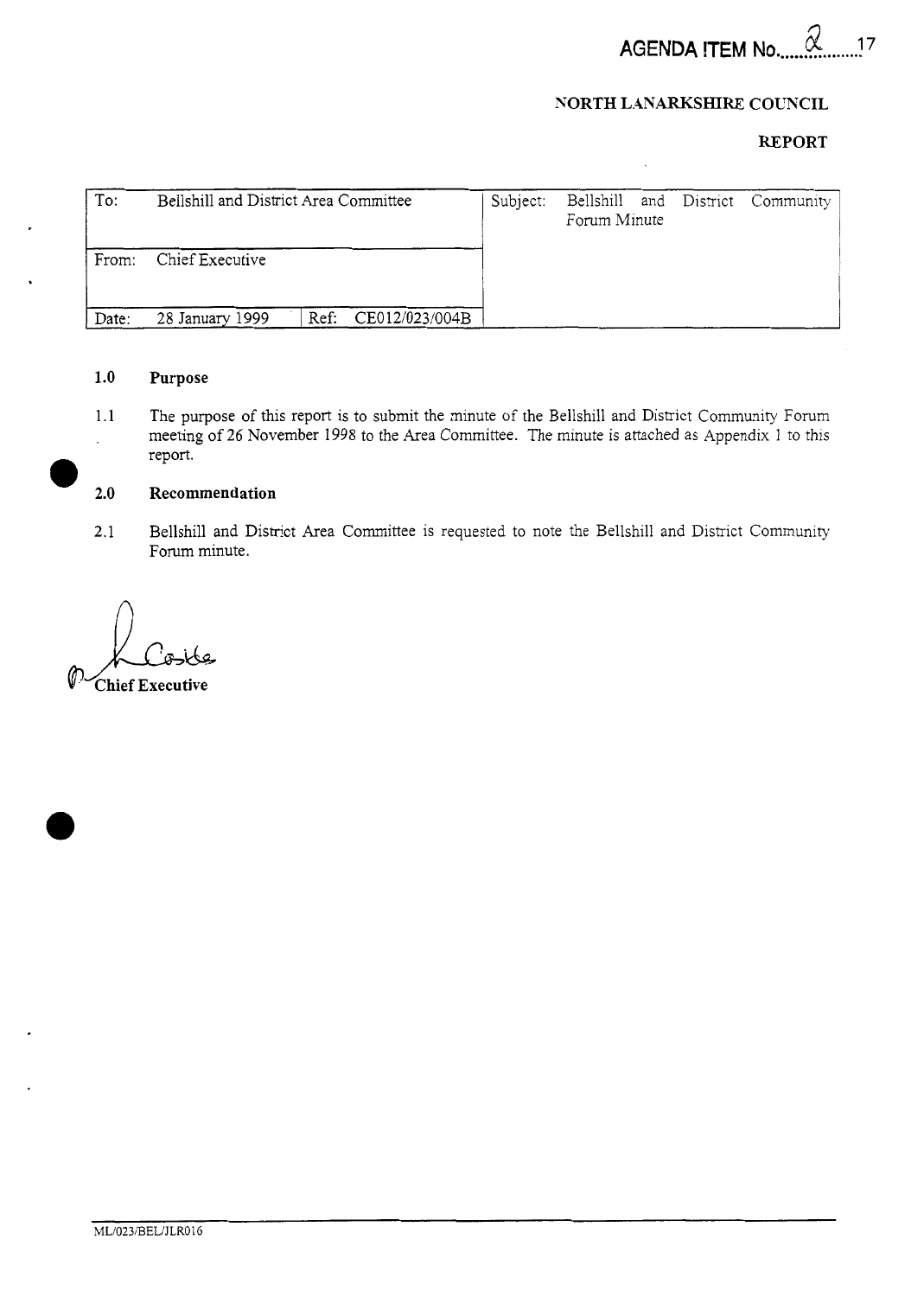# **MINUTE OF MEETING OF BELLSHILL** AND **DISTRICT COMMUNITY FORUM HELD IN BELLSHILL ACADEMY STAFFROOM ON 26 NOVEMBER 1998 AT 7.30~m**

**PRESENT:** T Leggate, Elderly People's Representative; M Walker, Churches and Religious Organisations' Representative; K MacPhee, West End Representative; R McCarey, Central Area Representative; E=Davidson, West End Representative; M Hendry, Disabled People's Representative; M MacDonald, Central Area Representative; D Robertson, Young People's Representative; J McLellan, East End Representative.

*ALSO* **IN ATTENDANCE** Councillor K McKeown, Area Committee Convener J Lees, Chief Executive's Department

*S* Thes, Chief Executive's Department<br> **APOLOGIES** S Toyer; C Kennedy; I Wotherspoon; W Foy; S Rees; and, C Crawford.

### lJ **WELCOME** *AND* **INTRODUCTION**

Members introduced themselves since this was the first opportunity for a number of Community Forum participants to meet.

### *2J* **APPROVAL OF MINUTE OF PREVIOUS MEETING**

The Minute was approved by Mr McLellan.

# *3J* **MATTERS AFUSING FROM MINUTE**

i) Database of Community and Voluntary Organisations

Members made a number of amendments to the database of Community and Voluntary Organisations and Miss Lees agreed to have updated copies prepared for future mailings or any community consultation to be undertaken by the Forum.

# 4) **CONSIDERATION OF MINUTE OF MEETING OF BELLSHILL AREA COMMITTEE OF 29 OCTOBER 1998**

The minute of the Area Committee meeting of 29 October 1998 was noted.

## **9 CONSIDERATION OF INDICATIVE AGENDA ITEMS TO BE DEALT WITH BY AREA COMMITTEEAT ITS NEXT MEETIXG**

Forum members spent some considering those items of business due to be dealt with by the Area Committee at its next meeting on 10 December 1998. Clarification was sought regarding the operation of the Interim Community Grants Scheme and Miss Lees explained the application procedure.